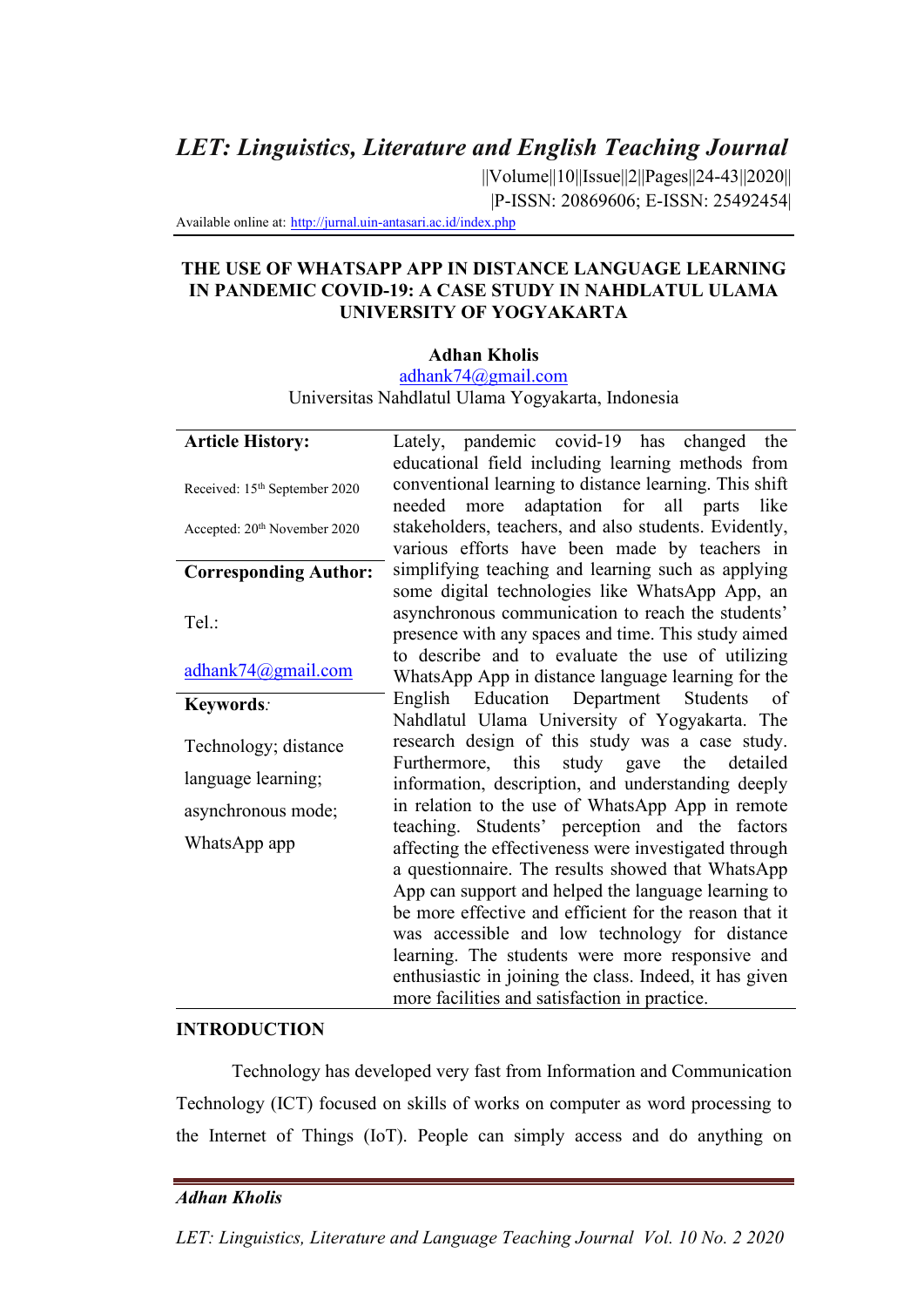P a g e | **25** 

internet: surfing, searching, and browsing in the search Engine like Google. Today, in the 21st century or industrial revolution 4.0 and Web 2.0, technology is an inseparable part from a human life. It absolutely alters the manner the society looks and the people communicate in society (Sutton, 2013). Many human activities are mostly assisted by sophisticated technology like networks helping people buy, transfer, deliver, and communicate among others in virtual ways fast and easily. People just use one touch on the smartphone to respond what people want in transactional processes in a daily life. Furthermore, the term of social media has been a new habit in getting new information and social interaction in the form of virtual space. For expressing and delivering an idea, a message, thinking, and also opinion, people use social media like Facebook, Instagram, Twitter, etc. People are no longer in real meeting in the same place for chatting and discussing. People just sit and watch the screen of smartphone.

Again, technology has contributed in handling education (Ahmadi, 2018). Some preservice teachers utilize it for communication, entertainment, and education (Boholano, 2017). In the educational field, technology is very necessary in helping teachers deliver and transfer knowledge to the students and exactly for achieving learning objectives. It can simplify teaching and learning processes to be more effective and efficient. The rise of new manner in learning transmission and tendency in workplace require independent learning (Ra et al., 2019). It also can build an environment of social learning (Abdelraheem & Ahmed, 2018). Moreover, technology has assisted for language teaching and learning continuously begun with traditional means as chalk and blackboard to the modern ways such as film, audio, and video which are available to many teachers (Larsen-Freeman & Anderson, 2011). It has some basic roles in language education: as resources, system of delivery, and productivity (Ghanizadeh et al., 2015). Nowadays, of course, the emergence of digital tools has penetrated to teaching media as well like internet connecting all people in the world. The internet contribution toward language teaching is expeditious (Mofareh, 2019). As technology develops, MOOCs, social network and internet store are extremely used in learning (R. Huang et al., 2019). The term of Mobile Assisted Language Learning (MALL) apps: WhatsApp, Instagram, Facebook, YouTube, etc can be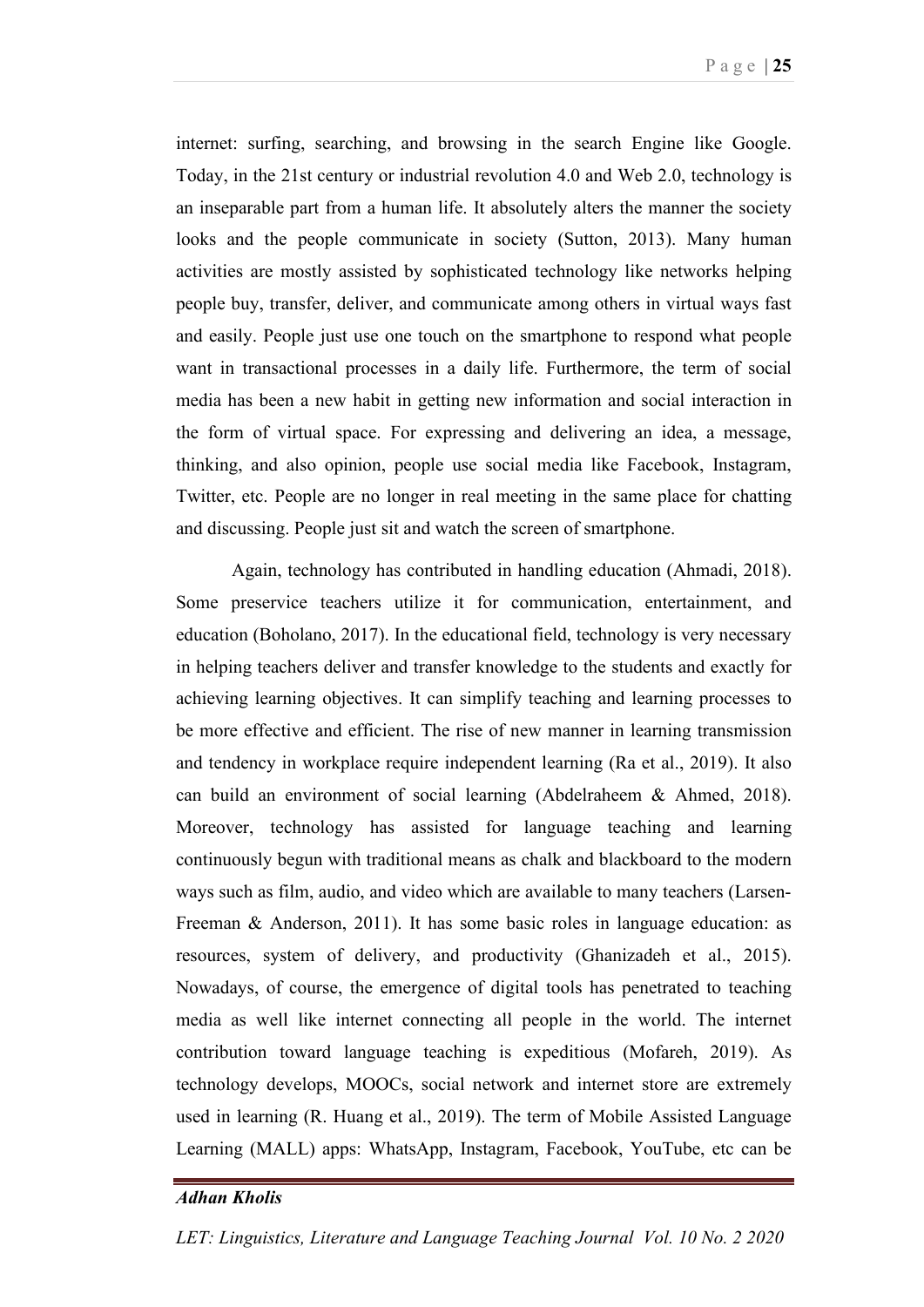used in learning English (S. S. Ahmed, 2019). It can strengthen the different skills like vocabulary mastery (Hassan Taj et al., 2017) and attitude toward learning processes inside the classroom (Robles et al., 2019). Teachers can freely set and broaden communication outside of the classroom providing the everlasting learning (YeşiLel, 2016).

The challenges of social media in learning get deliberation inasmuch as there must be more problems especially during operating platforms (Singh, 2018). Students should use high technology like android, smartphone, PC, and iPhone for connecting in learning. In fact, students mostly have a low bandwidth so that when students want to reach teachers' instructions and materials, there are lots of difficulties to be on the teachers' room. Indeed, the security in accessing toward many issues on internet becomes concern both teachers and students. Students should prioritize social media for either learning or entertaining. Also, for new commers in the distance education, it is regarded as unfamiliar tools for teachers in practice for the reason that many teachers used to conduct teaching in face-toface environment or traditional ways rather than online one. Teachers used to interact to students without any space and distance giving feedback, correction, and evaluation related to students' mistakes directly. Consequently, the teacher should change the traditional paradigm to digital ways.

Indeed, teachers require more time and lots of works only for creating modules and teaching materials. Teachers think more to prepare and to identify the students' need and want to be engaged in the online class. Here, teachers are as a facilitator handling the processes of teaching. Distance learning insists teachers to do more tricks in designing language teaching meaningfully because of limited length in interacting to students. In this case, firstly, communication gets more notable. Teachers need to conduct the online class similar with the faceto-face class modifying various knowledge in order that students can understand materials comprehensively. In addition, teachers should lead an unfamiliar environment by guiding and orienting students to be practice in online. Secondly, teachers must have more background knowledge in handling distance learning. It means that teachers are familiar with virtual education alias knowing how to operate internet and networks. Here, to engage students active in new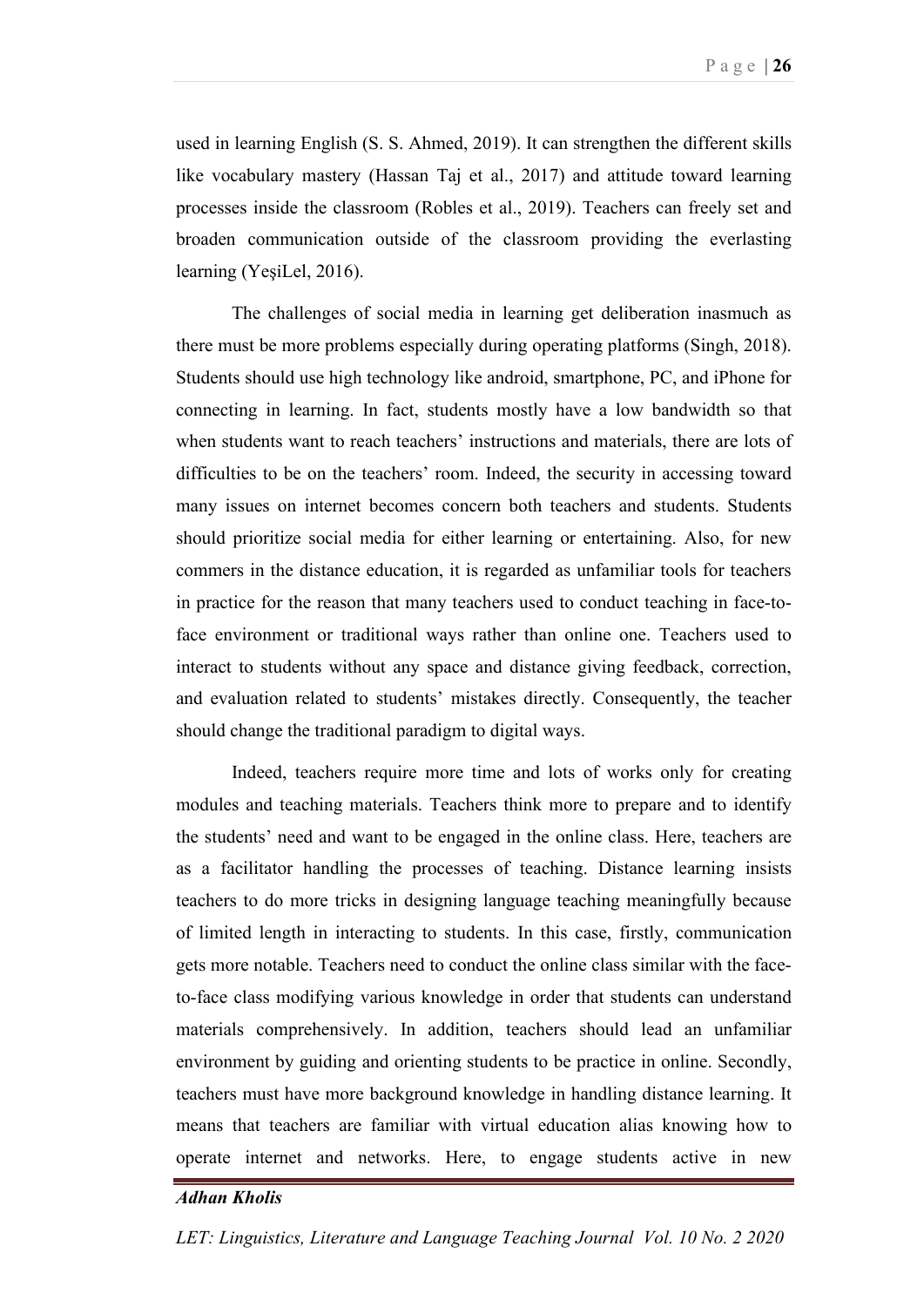environments, teachers should develop types of awareness and skills. The more teachers can effectively dominate and handle the distance environment, the more students can easily adapt and understand the materials. Third, the teachers' readiness in preparing, planning, and developing the teaching design is fully dominant in achieving learning objectives.

Nowadays, the world encounters a shift in all sectors including education due to the corona virus (covid-19). It requires transformations and modification in the system of education like an emergency curriculum of covid-19 and teaching method. A number of policies have been established by Ministry of Education and Culture like Work from Home (WFH), distance learning (PJJ), school closure, and even cancellation of the national exam. It sustains policy makers, stakeholders, and teachers to adapt educational system such as making new curriculum and conducting remote teaching, however; this compulsion is being considered by teachers for many reasons and assumptions regarding with the effectiveness of teaching and learning processes itself. Some factors: sufficient methodology and pedagogy, readiness to use new technology, and teachers' competences should also be regarded (Memić-Fišić & Bijedić, 2017). Practically, there must be some obstacles during conducting online learning. Firstly, the modality in connecting in the virtual ways is limited. Timing and costs may also be consideration for all parties: teachers, students, and even parents. Secondly, the interaction and communication in learning become not effective because teachers cannot immediately meet in face-to-face learning. It makes teachers difficult to motivate and to assess students' learning progress.

For those conditions, definitely, the emergence of many digital platforms in learning can be an alternative solution due to benefits gained from apps: simplifying teachers to explain materials, giving instructions, and communicating with students. Teachers need to choose an appropriate app in accordance with the students' needs and require to consider many aspects related to distance learning such as the students' readiness in joining virtual meeting, delivered materials, tasks and assignments, learning facilities, and evaluation. Some declare that using video conference (real time) can help teachers reach students' presences in talking, interacting, and communicating. Both teachers and students can meet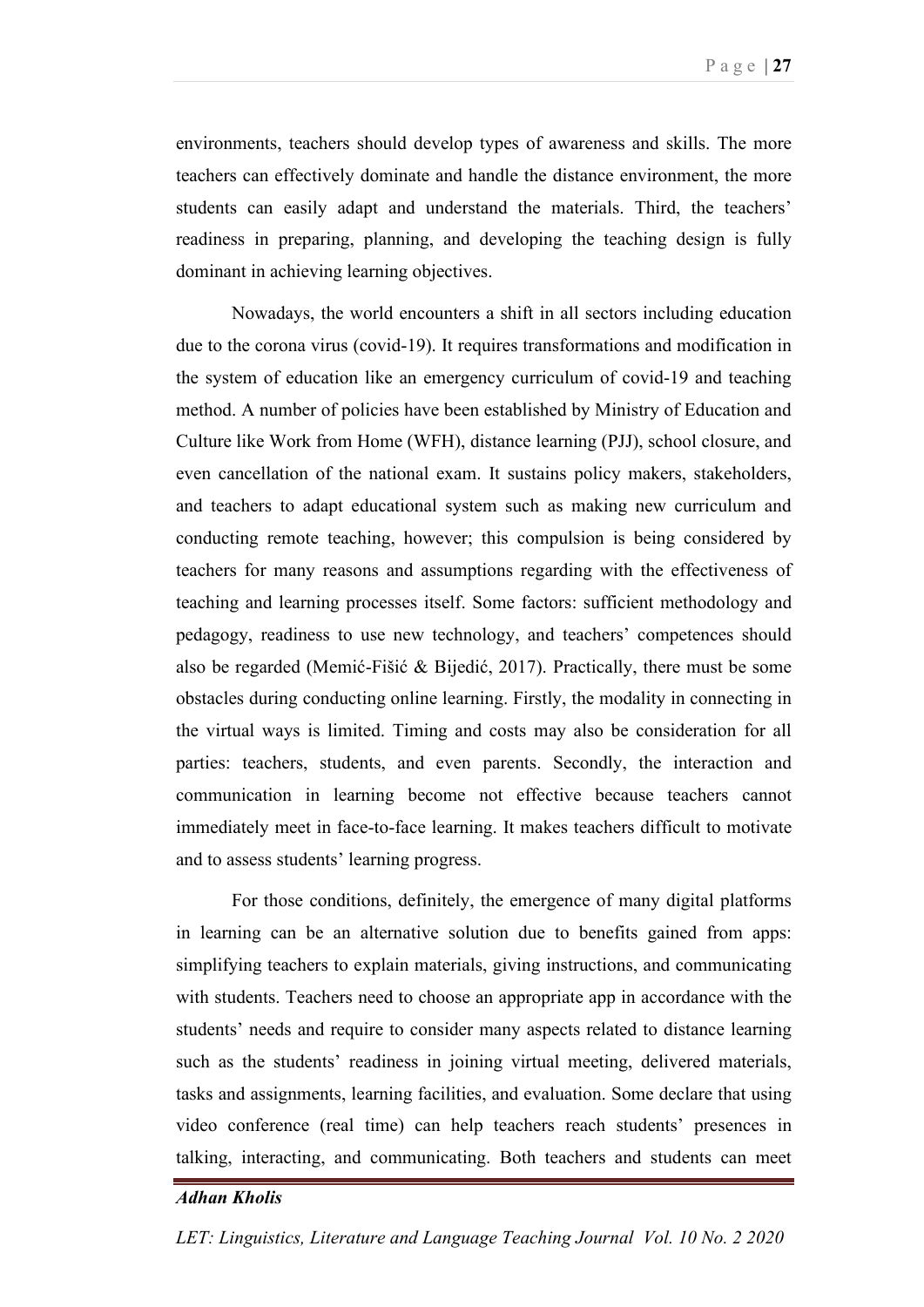together in the same time and places, however; the basic problem in meeting with video conference is that there is no recourse when technology collapses immediately in the middle of learning (Roux et al., 2014). Some obstacles dealing with the technology uses: a signal, internet accesses, and a quote are often encountered by the students. Again, the modality of using synchronous app is considered because it needs more extent and access. The lack of computer spec and internet access both in campus and private is low and poor (Mardiana, 2020).

Clearly, it is necessary for teachers in selecting an appropriate mode for reaching students in distance learning in order that learning becomes effective and efficient. The convenience of digital uses should be consideration in assisting teachers manage materials and set the students. The students' ease in reaching teaching resources and engaging in learning room also gets concern (R. A. Huang et al., 2020). Mainly, teachers should consider the students' needs and wants rather than just use the high technology. Teachers can examine asynchronous communication. Definitely, it is suitable for maximizing virtual environment during pandemic covid-19 because of low tech, save quote, easy use, and easy internet access. Many apps categorized to be asynchronous communication: WhatsApp, Telegram, Google Classroom, Blogs, Podcast, Gmail, etc. All have strength and weaknesses in performances. In the asynchronous mode, teachers and students do not present at the same time in the communications (Murphy et al., 2011). Today's uses of asynchronous apps are regularly used for online discussion. It can build the social community and experiences of education: presence of cognitive, social, and teaching (deNoyelles et al., 2014). Again, it allows students with shortly available materials including audio, video, handout, and slides (Perveen, 2016). It is suitable and applicable for improving the students' vocabulary mastery (Lotfi & Pozveh, 2019); (Khodaparast & Ghafournia, 2015). The mode of asynchronous learning has the roles for humanizing online course by reiterating the classroom impression of exchanging information and social construct (Shahabadi & Uplane, 2015).

Against to the background, this study concentrates on describing and investigating the application of WhatsApp App in distance language learning during pandemic covid-19. Indeed, the students' perception toward using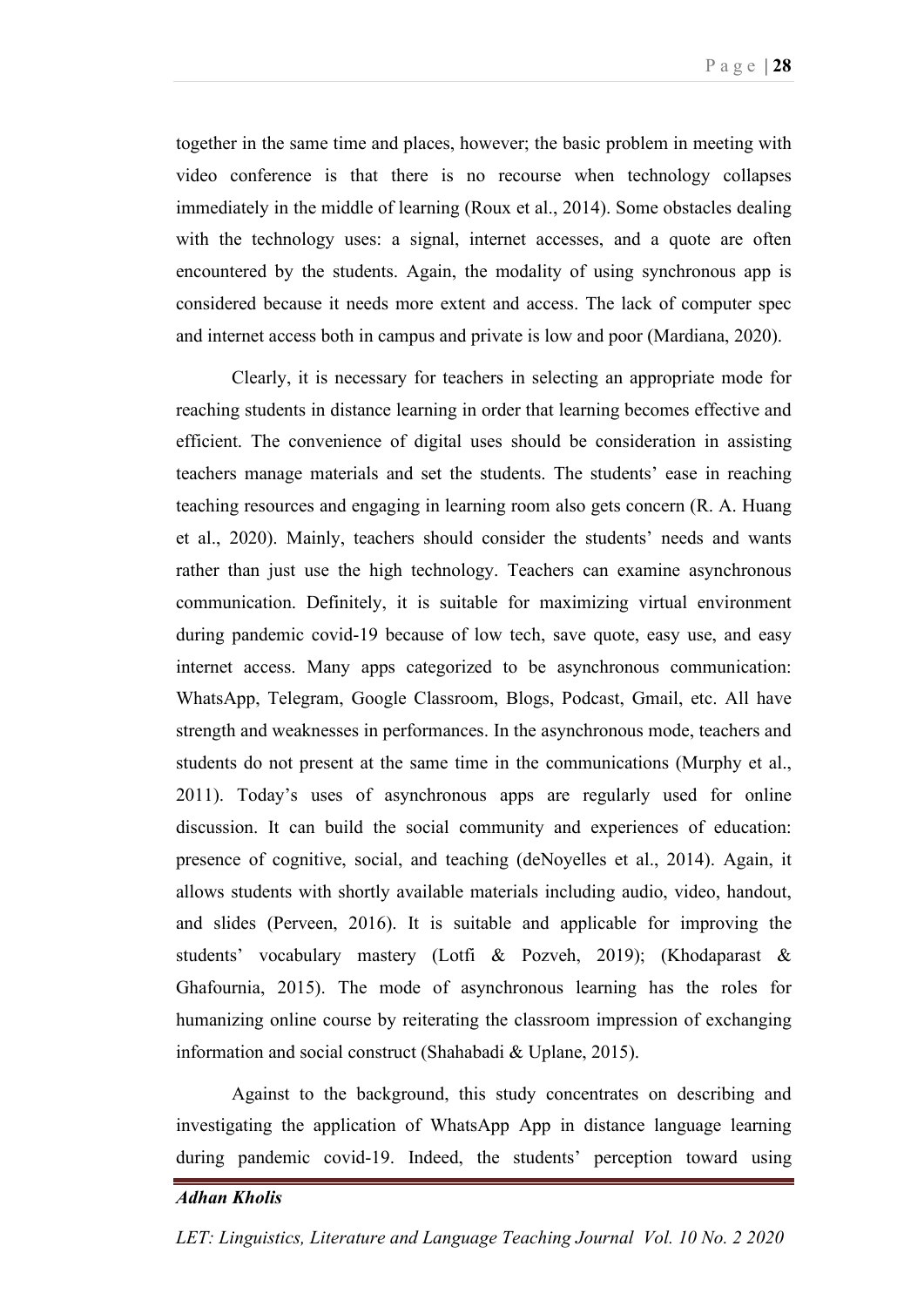WhatsApp would be explored. The researcher chooses WhatsApp App as media for online learning for the reason that WhatsApp is mostly used in a daily life activity in worldwide including Indonesia. Also, it is an easy use and light application can be utilized for many works and purposes including for learning. The subject of the study is the students and lecturers of English Education of Nahdlatul Ulama University of Yogyakarta. WhatsApp has been the mostly asynchronous communication used for language teaching today which has several functions on sharing audio, video, documents, etc. It is highly popular communication services (Kumar & Sharma, 2017). Most people in worldwide used it for many tasks and works (Shahid, 2018). It also serves many tools and features in diverse functions including the common uses for collaboration, group discussion, and even cooperative learning activities. The students assigned to particular group discussion can chat, discuss, and share immediately. For big classes, the teachers can divide into several groups in the different purposes. Moreover, students can mention questions both off topic or attention matters among others during the class (Ko & Rossen, 2010). WhatsApp also generate desired learning and social benefits (Alenazi, 2017). Students who used it in learning process perceive to be easy, fun, and useful (Gasaymeh, 2017).

### **METHOD**

The study was a qualitative research in the form of a case study design. It was organized to describe, explore and evaluate the utilization of WhatsApp App in distance language learning for the English Education Department Students of Nahdlatul Ulama University of Yogyakarta. For the subject of the study, the researcher chose the students of English Education Department and some English Education lecturers to be respondents. There were at least 40 students. In this design, the researcher used some data collection techniques like interview, questionnaire. observation, and documentation in obtaining data. Collecting data in this study was done by interviewing five English Education Lecturers and some students to get relevant data in relation to the use of WhatsApp App in language teaching during pandemic covid-19. Indeed, the students' perception, motivation, and satisfaction were investigated by giving questionnaire to the students in the form of essay questions related to the use of WhatsApp App. Because this study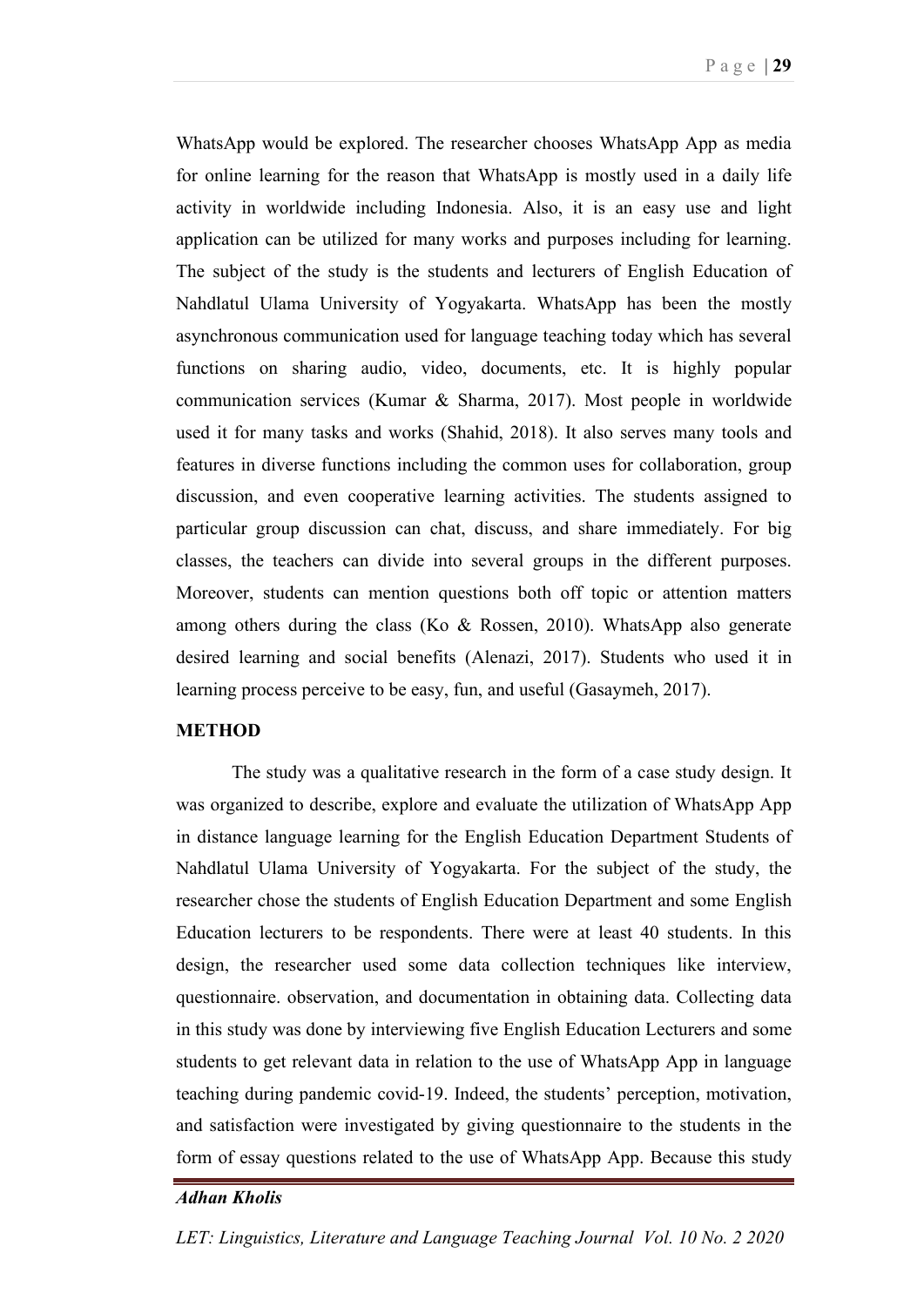was conducted during pandemic covid-19, the researcher share questionnaire in the Google form. In analyzing data, the researcher reduced, displayed, and concluded the data.

#### **Data Collection Techniques**

Here, for collecting data, the researcher used interview, questionnaire, observation, and documentation. The primary data sources used were obtained from interview and questionnaire, whereas the observation and documentation became the secondary data for supporting the main data. The form of data of this study was the use of WhatsApp App in distance language learning and the students' perception, motivation, and satisfaction in using WhatsApp App during distance learning. The researcher interviewed five English Education Department Lecturers and some students to get data about the use of WhatsApp in distance learning and the perception of using it for teaching and learning processes. For obtaining the students' perception, motivation, and satisfaction about the use of WhatsApp, the researcher used questionnaire in the form of essay questions in relation to the students' responses toward the use of WhatsApp App during pandemic covid-19. There were at least 40 students of English Education Department to had questionnaire. Documentation was in the form of WhatsApp chats screenshot.

#### **Data Analysis**

After getting the data, the researcher analyzed the data. In this case, the researcher reduced, displayed, and concluded the data. The researcher ignored and reduced the irrelevant data by giving codes and notes. Then, to serve e detailed data, the researcher selected an appropriate data in relation to the effectiveness of WhatsApp in distance language learning. Indeed, for checking data validity, the researcher used triangulation to be as a comparison of data. It was used for increasing the credibility and trustworthiness of a study (Saldaña, 2011). Indeed, it was used for comparing both primary and secondary data that was data taken from interview, questionnaire, and documentation. Here, the researcher found the similarity of data between the data of interview and questionnaire.

### *Adhan Kholis*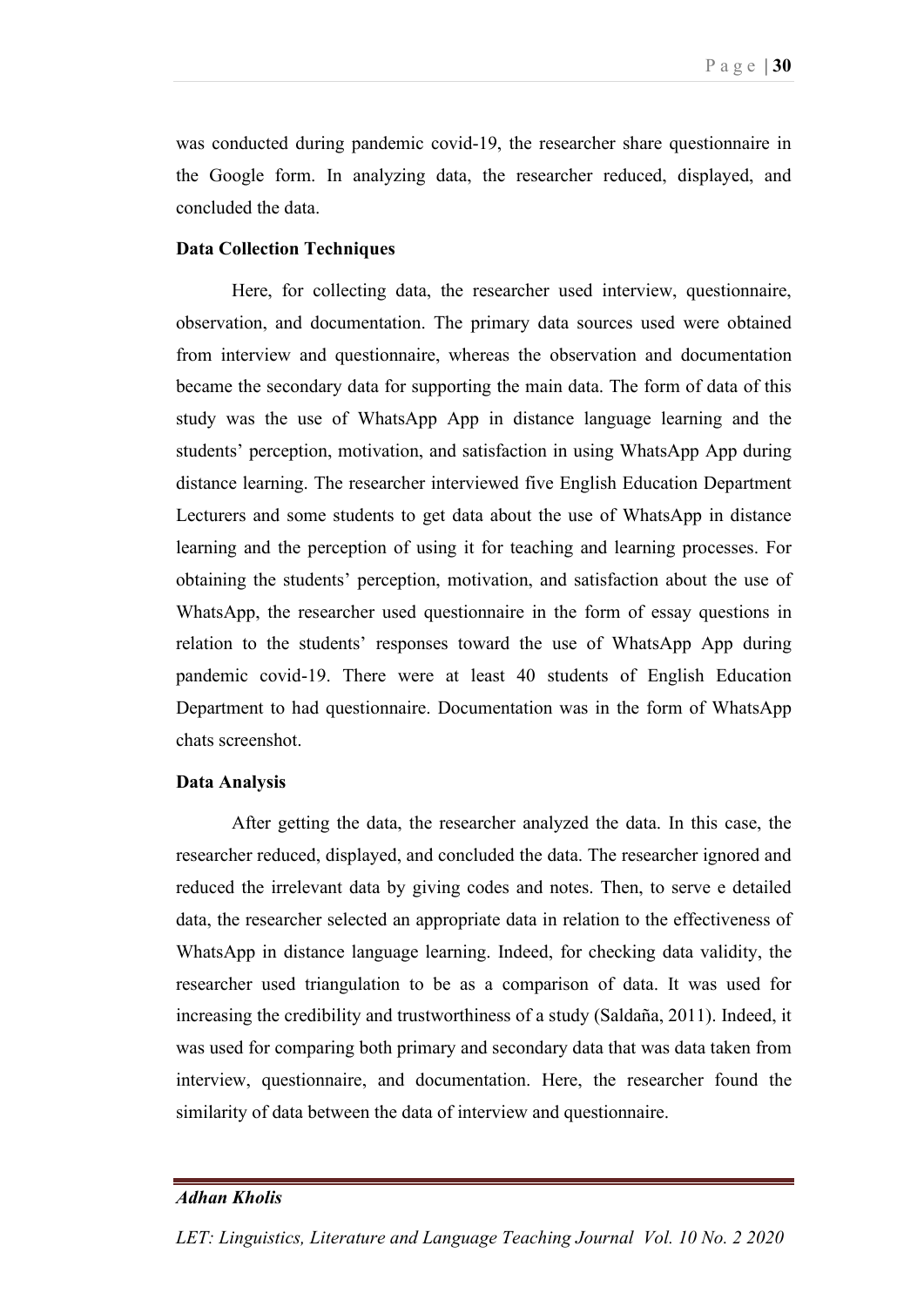### **FINDINGS AND DISCUSSIONS**

Based on the study having done by the researcher, there were some findings concerning to the effectiveness of using WhatsApp App in the distance language learning during pandemic covid-19. Firstly, it was about the use of WhatsApp App in the distance language learning. The findings were drawn from the results of interviewing of the English Lecturers and some students in the form of transcript of interview. For supporting data, the students' answers in the questionnaire would be served. The researcher took some for explanation. There were at least some questions with regard to the use of WhatsApp App as follow as:

Researcher: [What apps do you usually use in delivering materials to students in online learning during this pandemic? Give the reasons for utilizing the apps!]

Lecturer: [I often used WhatsApp App in teaching English because of many reasons: I simply sent lots of teaching resources and materials like pdf, word, excel, power point (ppt), video, voice, and pictures. The students also easily accessed and responded it fast. For discussion and presentation, they always chose WhatsApp App. They were very enjoyable and enthusiastic in joining the online class].

Researcher: [What advantages do you get of using WhatsApp apps during online learning?]

Lecturer: [Okay, I got lots of benefits of using WhatsApp App when I taught English in virtual meeting. Firstly, I enjoyed sharing teaching materials. I no longer thought the stuck of internet access, because WhatsApp was so light in use. The speedy of transferring and sending messages was so fast so that the students directly responded it and opened materials given].

Researcher: [What are the strengths of WhatsApp App compared to other application?]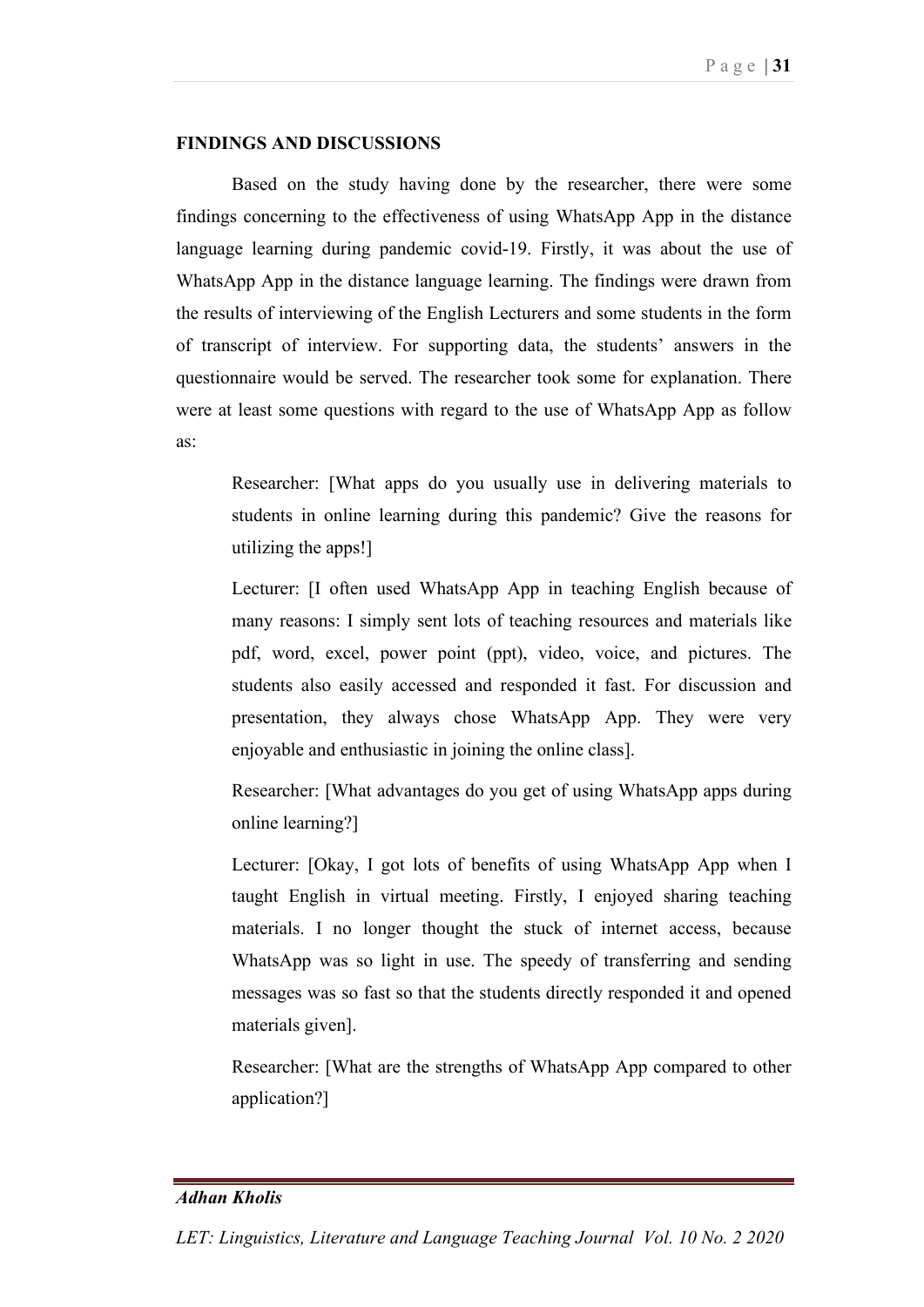Lecturer: [WhatsApp was mostly application used by most people in the world including Indonesia. I thought most teachers in Indonesia had the same statement about it. WhatsApp had many features can be used by teachers in delivering materials like sharing many forms of resources: pdf, word, video, pictures, podcast, etc. Also, it can be used for discussion and presentation either orally or written. This app was so smart in assisting me manage the online class to be more active].

Researcher: [What are the students' responses toward using WhatsApp App in distance language learning? Are they ready and happy to use it? Give your opinion!]

Lecturer: [Most students agreed with the use of WhatsApp in online teaching. They were enthusiastic in following the teachers' instruction instead the students asked teachers to use it in the preliminary meeting. They said that WhatsApp was so simple and reachable app and easy in use. They were motivated in getting materials].

Researcher: [What best apps do you choose in distance language learning during this pandemic covid-19?]

The student I: [I realized that today we were in the issue of corona virus demanding us to not meet together in the same place. For learning, because we had limited quote and internet access, for me, definitely, I chose WhatsApp App for joining online class because it gave me more eases in accessing teachers' instructions and resources. It was a light technology. Everyone knew that it was an accessible app in doing activities and many works. I can easily open and share materials in the group chatting. I can chat with the teacher and my friends directly. Indeed, materials having shared by the teacher in group can be opened and repeated for drilling courses so that I enjoy using it. Every time and everywhere I was, I can successfully access and open the materials].

The student II: [exactly I chose WhatsApp for online teaching and learning. Today, we all were in pandemic covid-19. Because I had little money for using high technology like video conference: Zoom, Google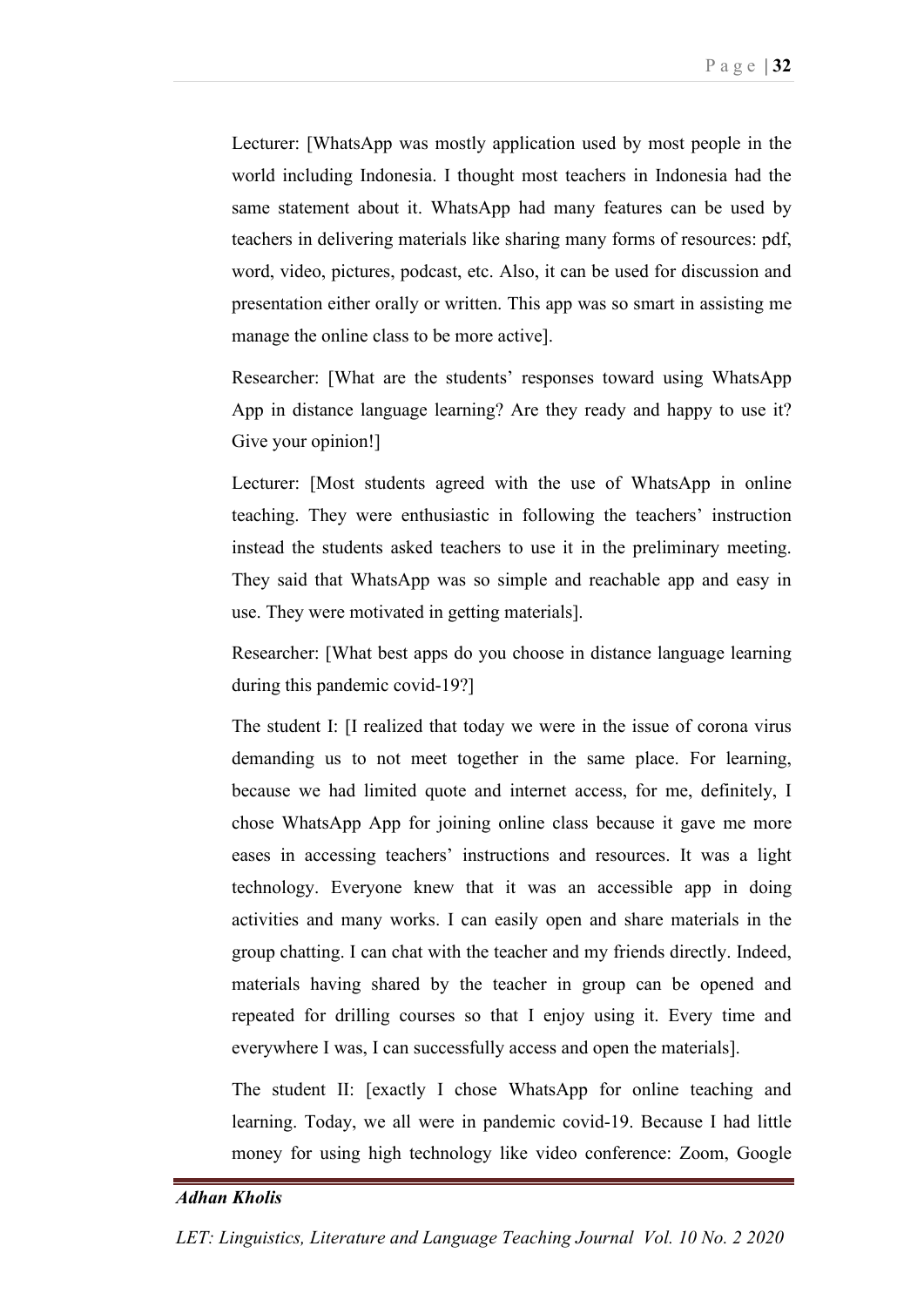meet, Team link, and YouTube. I preferred to use light application for joining online class because it saved my money and quote].

The student III: [I like to use WhatsApp in the group discussion. I can share my opinion to all fast. Also, I can reach all in meeting room. Features given were handy for doing anything related to learning including I can write and delete paragraph in the chat room whenever I wanted. I can make video call and voice notes (VN) for calling and discussing. Indeed, when I wanted to share pictures or emoticon, it must be good in use].

Researcher: [What do you get of using WhatsApp App in online learning?]

The students I: [Okay, thanks you Mr. Adhan for question. Firstly, I felt very happy and comfortable when you used it for English learning. I can reach all of what you instruct me like greeting, setting the classroom, suggestion, advises, sharing, and chatting. This was a smart app of instant messages (IM) for interacting and communicating fast].

The student II: [I was very enthusiastic in joining online classroom because there was no stuck in applying WhatsApp. I got more positive social interaction like face-to-face learning. I was also more discipline in entering online class. When the teacher greeted in first, I responded it fast like messages. Indeed, I was motivated in learning English. I can add more lots of vocabulary. I can check my grammatical uses].

The Student III: [In fact, I was very enjoyed in online learning using WhatsApp. I no longer thought the modality or the cost for paying more quote. For learning writing, this app can help me to correct and write paragraph even text. I can link this app with other social media like Instagram and Facebook to get more relation and communication. To get more learning sources, I can share the pdf and word forms. Really, this app can successfully help me find more links and improve my writing skills.

Researcher: [Are there any obstacles when using WhatsApp App for distance language learning?]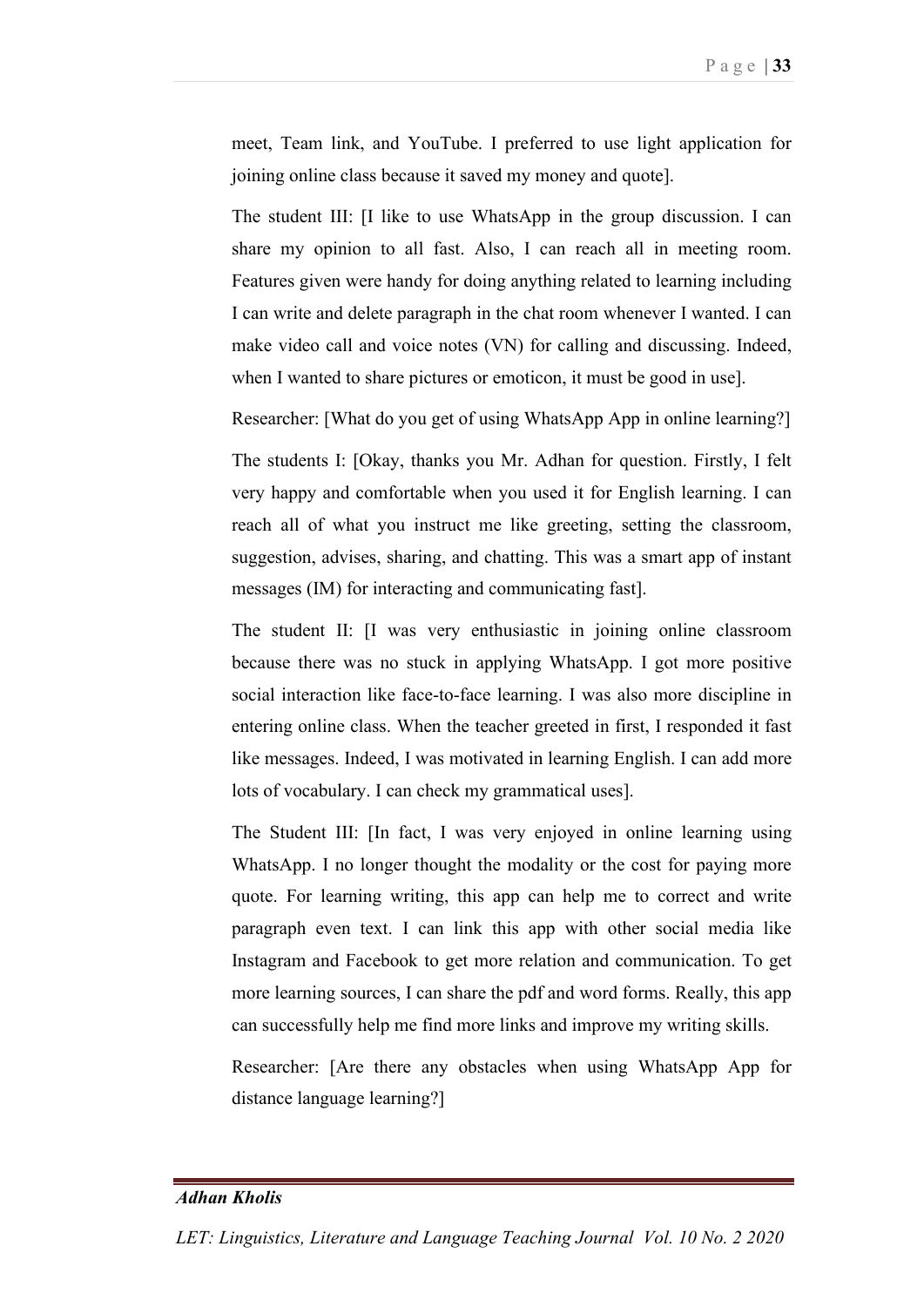The student I: [As long as I used WhatsApp in the online class, I just found little problems in group discussion such as I missed chatting at times. When using it for discussion, I must be focus in noticing the teacher's instruction. Once I ignored the chat room, sometimes, I should swipe to the upper chat to find and read it. For all, I thought it was easy app in learning]

The student II: [There is a just little stuck but not much, because WhatsApp App is so light app than others like Zoom, Google Classroom. I was enjoyed using it for online class. We have a little money for buying high technology. Consequently, I decided to use it for learning. All my friends agreed with operating it for all online course.

Secondly, the findings are gained from students' answers in filling the questionnaire. There were at least 40 students responding it in the form of essay. But, because the questions were made in the Google form, there were some students filling the form because of low internet access. The researcher took some Google Form screenshots of the students' responses which linked to the research questions.



**Chart 1. Students' application preferences in the distance language learning** 

### *Adhan Kholis*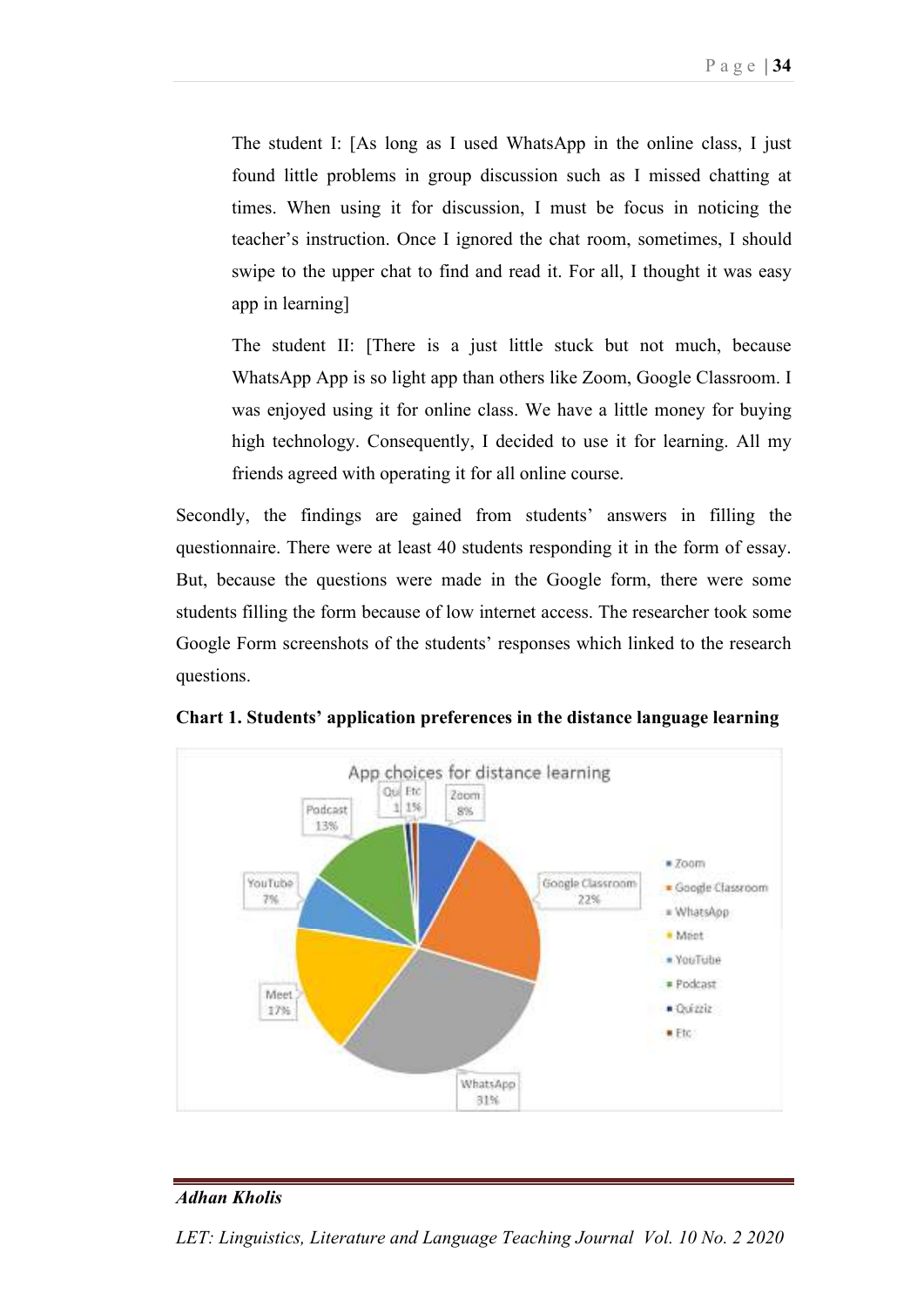

**Chart 2. The students' achievement in the distance language learning** 





Based on the research findings elaborated in the previous section, the next part was the discussion regarding to the effectiveness of using WhatsApp App in the distance language learning during pandemic covid-19. There must be three issues would be discussed here: (1) the use of WhatsApp App in distance language learning (2) the students' perception, motivation, and satisfaction in using WhatsApp App in the distance language learning, and (3) the efficacy of

# *Adhan Kholis*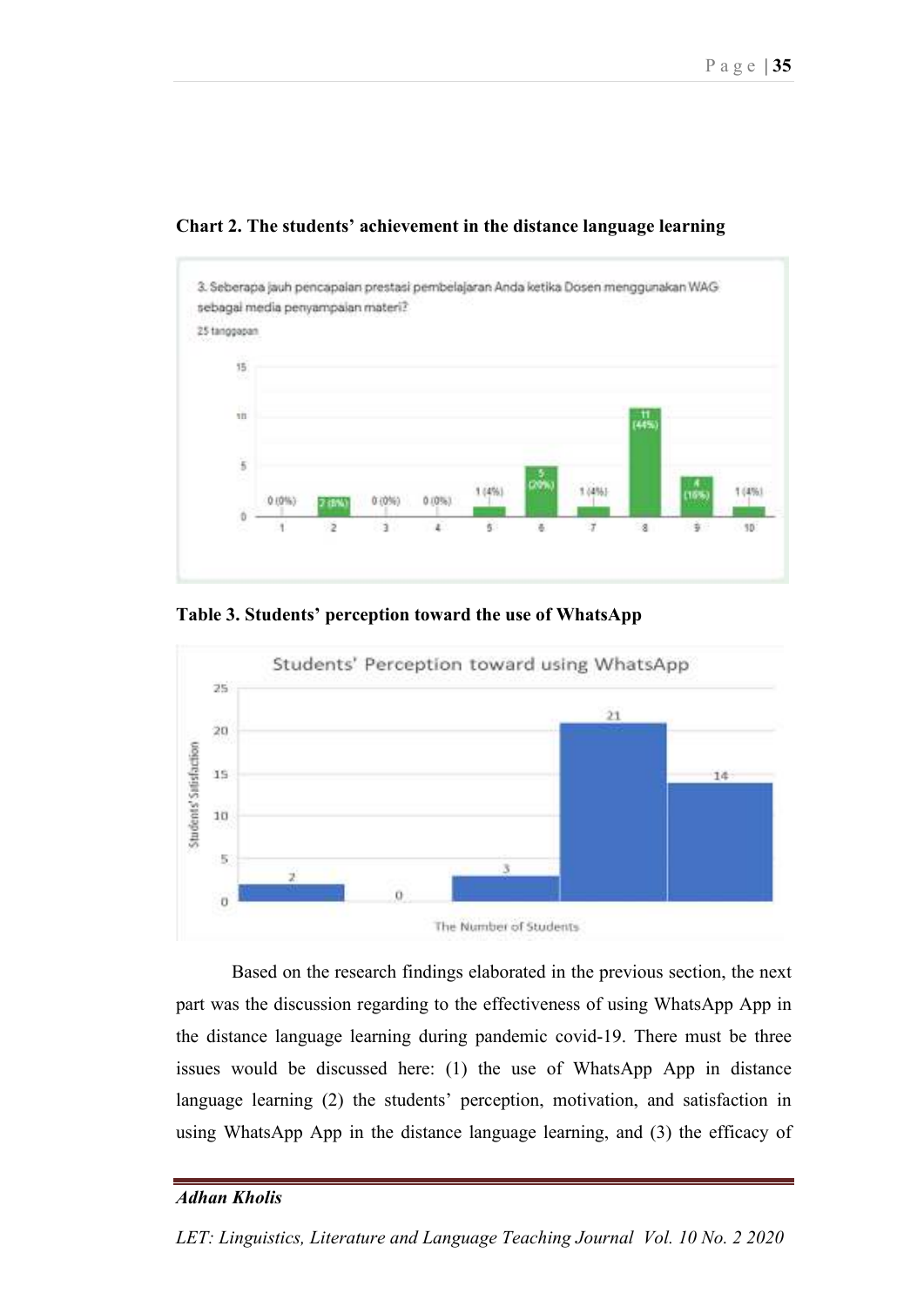using WhatsApp App in online learning of language. Based on the findings, the use of WhatsApp in the distance language learning during pandemic covid-19 was so effective and efficient. Based on some results of interview transcript addressed both the lecturers and the students, it can be resumed that all parties agreed with the use of WhatsApp app in online learning. Each resembled in the responses toward WhatsApp. Mostly, the answers were that WhatsApp app was so relevant for studying English language by distance for the reason that it was simple, light, and cheap in cost. For virtual communication, it was also clear and suitable for the students' condition which had the little cost for working on internet. This was equal to the (Linda & Ri'aeni, 2018) and (Fattah, 2015) study stating that WhatsApp was effective for developing students' writing skills and creativity. Indeed, it contributed in serving more facilities and simplicities in language teaching. Both teacher and students were more focus in the substance rather than maintaining the app. It was so cheap app not consuming more signal and quote in practice so that students no longer thought about the cost. The teacher can share anything fast as well as students do. The teacher can interact and communicate with students in the chat room clearly without any stuck. For other benefits of WhatsApp, it was smart asynchronous communication. It was beneficial app in helping teachers teach in virtual classes. The students must not enter and present in the real time, but the students can open and access materials in another time whenever and wherever the students want. Lots of diverse material given can be read and looked again in the smartphone. In addition, because of the students' limited modality in using high technology, students preferred to use a light application like WhatsApp. Evidently, majority of the students used it for following learning.

In relation to the second discussion about students' perception toward WhatsApp App in distance language learning, inevitably, this app can be effective tools in enhancing language skills and students' rapport and motivation. The evidences shown in the chart highlight that the students' perceptions against WhatsApp App in online language learning were so significant. There were three graphs explained in differences. Firstly, it focused on the students' app choices toward online learning. Based on the chart, it indicated that the WhatsApp app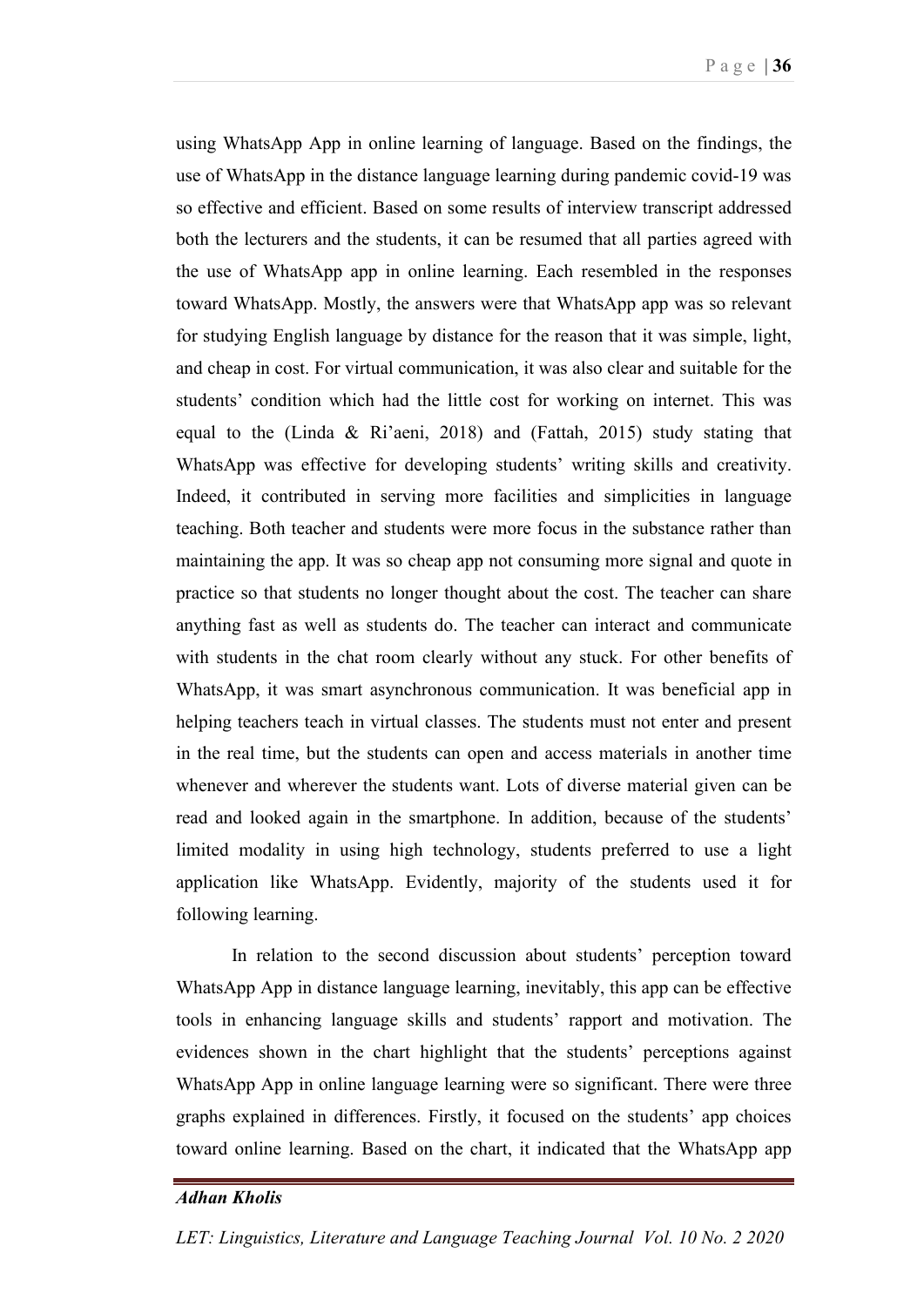became the main students' preference, about 31 % of students chose WhatsApp app for online learning tools in pandemic covid-19. It suited with the students' interview transcript stated that WhatsApp was good app in that it was so cheap and a friendly tool. The second chart was addressed to the students' success or achievement after using WhatsApp. About 88 %, the students got advanced in learning, whereas about 12 % of residue, the students obtained low scores in learning. This indicated that WhatsApp App can be effective tools for remote teaching in post pandemic covid-19. It corresponded with the interview declaring that the students can successfully follow all teacher's instruction and join the class easily. The students can address lots questions and answer the teacher's statement in the dialogues. The last chart told the students' satisfaction during using WhatsApp in learning. In relation to the chart, about 35 of students or 90 % in responses, the students felt happy and pleased in learning. This represented that WhatsApp app gave more contribution in distance language learning. It provided significant benefits for the students in engaging the learning. For language teaching, the students can reach all skills including listening, speaking, reading, and writing interchangeably. The line of diagram pointed the students were satisfied and success when the students use WhatsApp App in online learning. Here, for instance, during question and answer sessions, the students can successfully be able to chat and interact among others easily. All students can join in learning engagement sharing each other to make meaningful communication. Mostly, the students chose WhatsApp application for doing online learning than others for the reason that WhatsApp was different from other apps. This was app which can synchronize with other apps like Facebook, Instagram, and Messenger. Both the teacher and students can send and share files on those app. It was suit with the (Susanti & Tarmuji, 2016) research using WhatsApp for teaching writing to senior high school students. With regard to the students' motivation and responses toward WhatsApp, the study conducted by (Dewi, 2019) in Technology University of Yogyakarta said that the use of WhatsApp during learning processes can bring in more positive students' responses. The spirit of study on online learning was so high in that they preferred to engage in simple and cheap mode. Mostly, when the teacher utilized the high bandwidth like Zoom, the students

# *Adhan Kholis*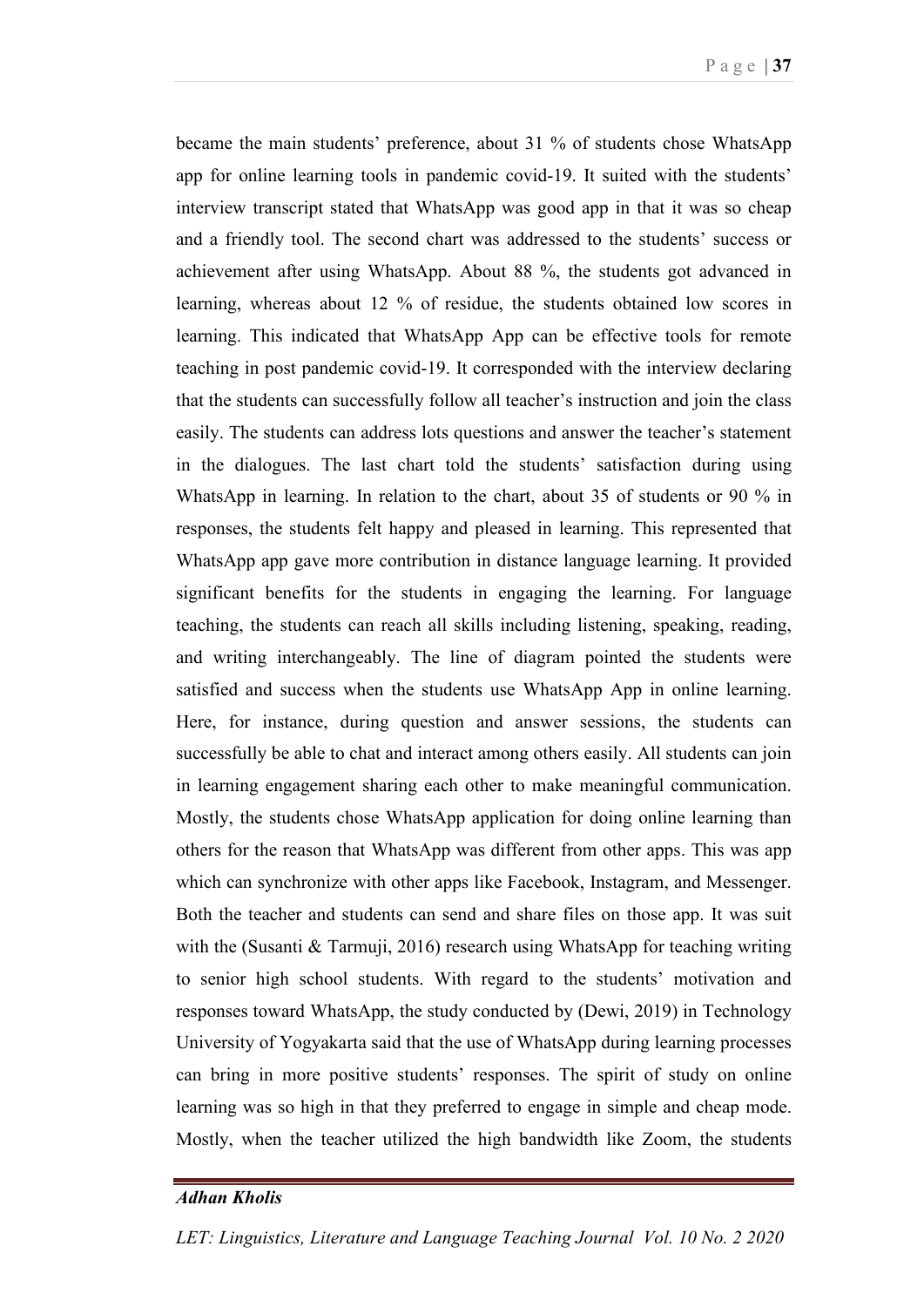cannot present so that the materials given to them were cancelled. It also corresponded with the (Mufanti & Susilo, 2016) research which declares that WhatsApp can lead the students' attitude toward language learning such as confidence, independency, and enthusiasm. In this case, there were two kinds of conversation namely both dependent and independent talks. For the independent chats, the students freely discussed topics on chat room without any teacher's complicity. The students can talk each other in interpersonal interaction. The teacher just gave advices and correction and facilitated the students in order to make meaningful communication. Also, the teacher motivated the students to make good sentences in writing and observed them whether the students presented or not in the group discussion. On the contrary, in the dependent talks, the teacher leaded and guided the students to engage in the dialogues on WhatsApp. The discussion was formal like lecturing in off class. The teacher greeted the students, explained the learning objectives, and handled teaching and learning processes, while the students noticed and do exercises based on the teacher's instruction. Here, the students were actively guided to write the correct writing by regarding grammatical structures, word order, and diction. Indeed, group discussion on WhatsApp can incur the students to be engagement in language learning (Embi, 2016). Moreover, when the students came to join the group discussion, the intention and sense in noticing the teacher's instruction were highly so advanced. In the group discussion, the students were more active in asking questions toward the teacher's statements. The students can maintain and read lots of chats in groups in other time whenever and wherever the students were.

For the effectiveness of WhatsApp App was shown toward the successful uses and beneficial features contributing in the language learning. WhatsApp App services can support language learning as (Ma'ruf et al., 2019) proposed that it can help students in creating written text. Also, during chatting in groups, the students obtained lots of input of knowledge, vocabulary, and grammar. In this case, the students easily wrote words, phrases, clauses, sentences, even paragraphs in the chat room in relation to the topics discussed. For instance, when the teacher talked about the repots texts, then asked the students to inform the issues or news related to covid-19 in the form of statements or opinion, immediately, the students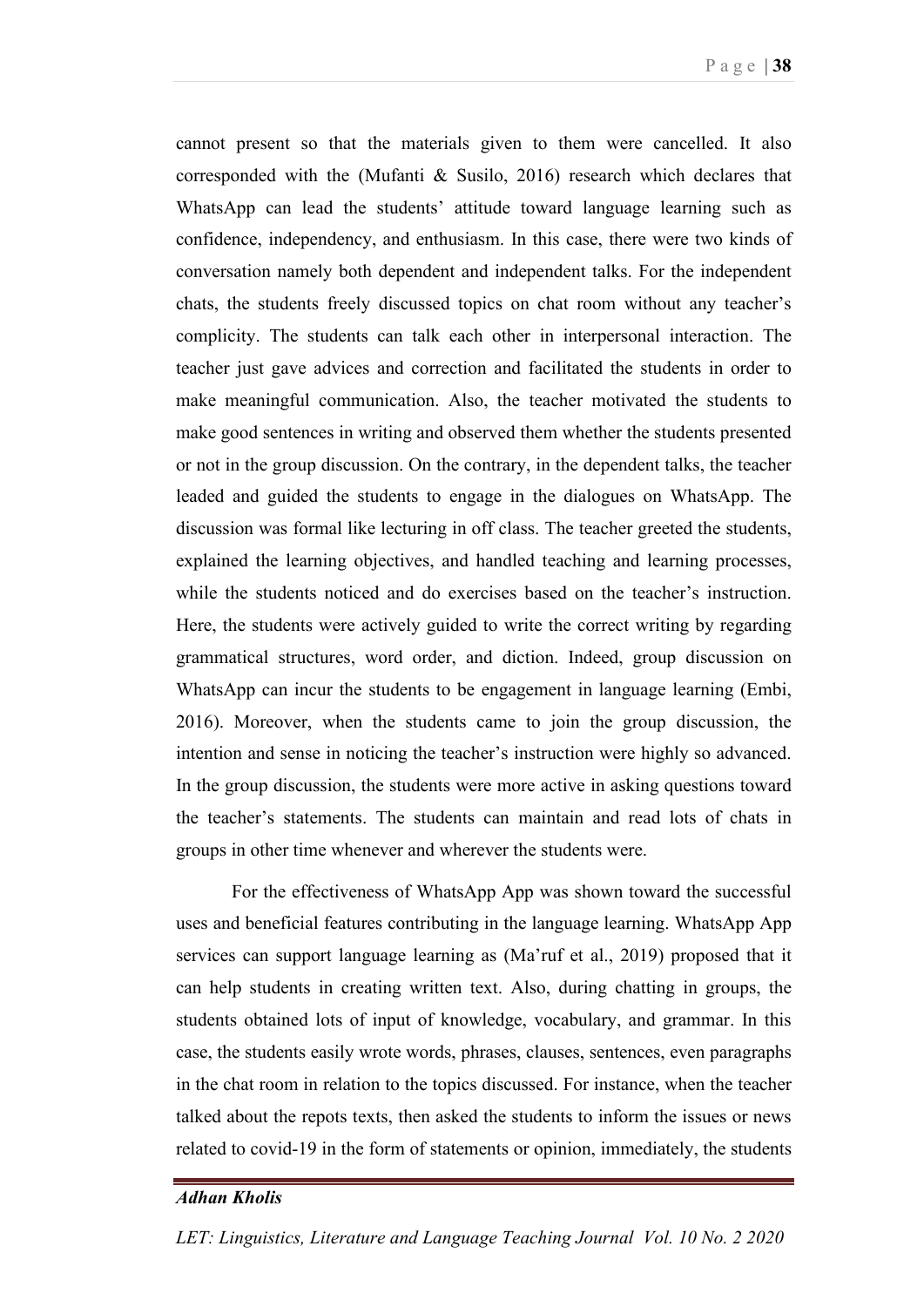can successfully write based on their own judgement. Also, here, the grammar structures were checked and corrected by the teacher in order that the students directly knew what the errors and mistakes having made. For the assessment, the teacher simply gave some exercises and exam in the chat room in many forms: pdf and word. Again, for teaching speaking, the feature of voice notes (VN) can be used to engage and to help the students improve the speaking ability. The students can use voice note mode to speak with others. The student should maintain the formal utterance by considering the rules and norms in speaking. The roles of the teacher were just facilitator correcting the students' mistakes in sounding English words. The teacher can directly ask the students to revise and to improve the pronunciation. This was promoted by the (Nurazizah et al., 2019) result study claiming that voice notes in WhatsApp was appealing for speaking learning activity and accessible in use. In this case, the teacher can utilize the features of voice note (VN) for the purposes of explaining, asking, and answering orally. It was very simply. Both the teacher and students can press protractedly to record the voice and then share each other automatically. This, the students got time to increase the skills of speaking. The teacher can know the miss in pronunciation and correct it directly. In regard with the reading activities, the students can read lots of many diverse resources in the forms of e-book and pdf. For example, the students can link WhatsApp to other media like pdf in searching lots of English literature. Then, the students downloaded and read it in the smartphone. The students also can find and read out many article journals. This was supported by (S. T. S. Ahmed, 2019) study stated that WhatsApp App was a mobile digital application which can increase the students' motivation in enhancing the reading and writing skills and (Manan, 2017) also claimed that it can promote second language learning communicatively in both reading and writing. In teaching reading, for instance, here, the students read lots of pdf or word forms given on the dialogues. Indirectly, the students obtained more literature inputs and knowledge.

# **CONCLUSIONS AND SUGGESTIONS**

The conclusion in this study is derived from findings and discussion delivered in the previous section aiming at answering the research questions.

#### *Adhan Kholis*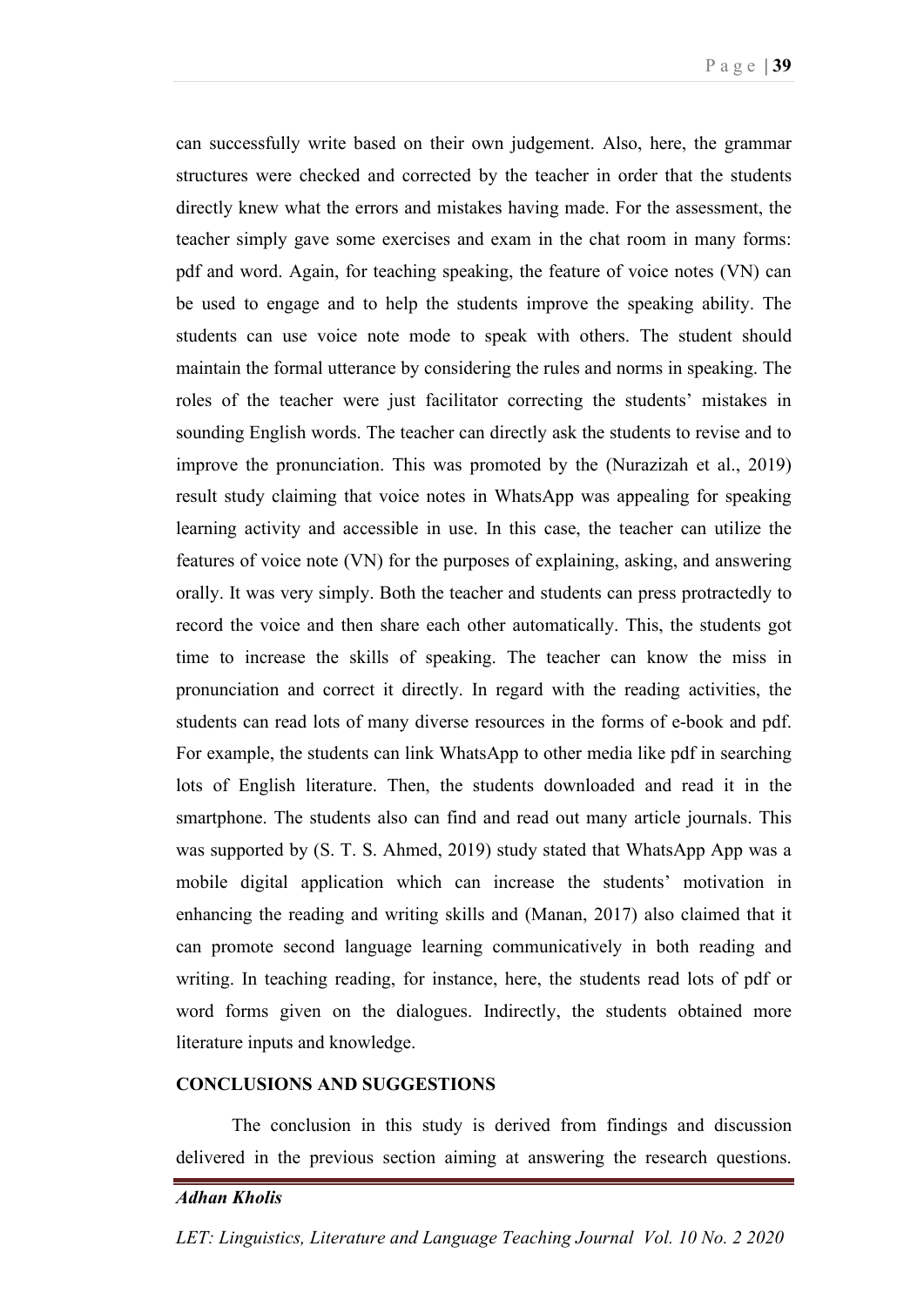Firstly, the use of WhatsApp App in the distance language learning during pandemic covid-19 represented that asynchronous communication like WhatsApp App should be considered to be most effective media for teachers in delivering teaching materials due to lots of benefits in practice: (1) WhatsApp App is a low technology affording more facilities and simplicity in distance language learning (2) It is one of many apps used by most people in worldwide assisting for interacting and communicating in a fast response (3) Moreover, it was an easy use app than others for the reason that it was cheap, light, and save quote. Again, it must be comprehensive features can be discovered. Secondly, Students utilizing WhatsApp App in distance language learning get more advantages: (1) students can successfully access the teacher's instructions and materials in many diverse resources and forms easily and fast (2) students can save the more quote (3) students get more motivation and satisfaction including students feel enthusiastic, motivated, happy, welcome, discipline, and spirit. Finally, for this situation like pandemic, the more teachers creatively choose an appropriate media in remote teaching, the more teaching and learning become effective and efficient. Furthermore, the teacher should principally know the students' need and want rather than using high technology. The teachers should notice the students' modality in using technology.

#### **REFERENCES**

- Abdelraheem, A. Y., & Ahmed, A. M. (2018). The impact of using mobile social network applications on students' social-life. *International Journal of Instruction*, *11*(2), 1–14. https://doi.org/10.12973/iji.2018.1121a
- Ahmadi, M. R. (2018). The Use of Technology in English Language Learning: A Literature Review. *International Journal of Research in English Education*, *3*(2), 115–125. https://doi.org/10.29252/ijree.3.2.115
- Ahmed, S. S. (2019). WhatsApp and Learn English: A Study of the Effectiveness of WhatsApp in Developing Reading and Writing Skills in English. *ELS Journal on Interdisciplinary Studies in Humanities*, *2*(2), 148. https://doi.org/10.34050/els-jish.v2i2.6419
- Ahmed, S. T. S. (2019). Chat and Learn: Effectiveness of Using WhatsApp as a Pedagogical Tool to Enhance EFL Learners Reading and Writing Skills. *International Journal of English Language and Literature Studies*, *8*(2), 61–68. https://doi.org/10.18488/journal.23.2019.82.61.68
- Alenazi, A. A. (2017). WhatsApp Messenger as a Learning Tool: An Investigation of Pre-service Teachers' Learning without Instructor

#### *Adhan Kholis*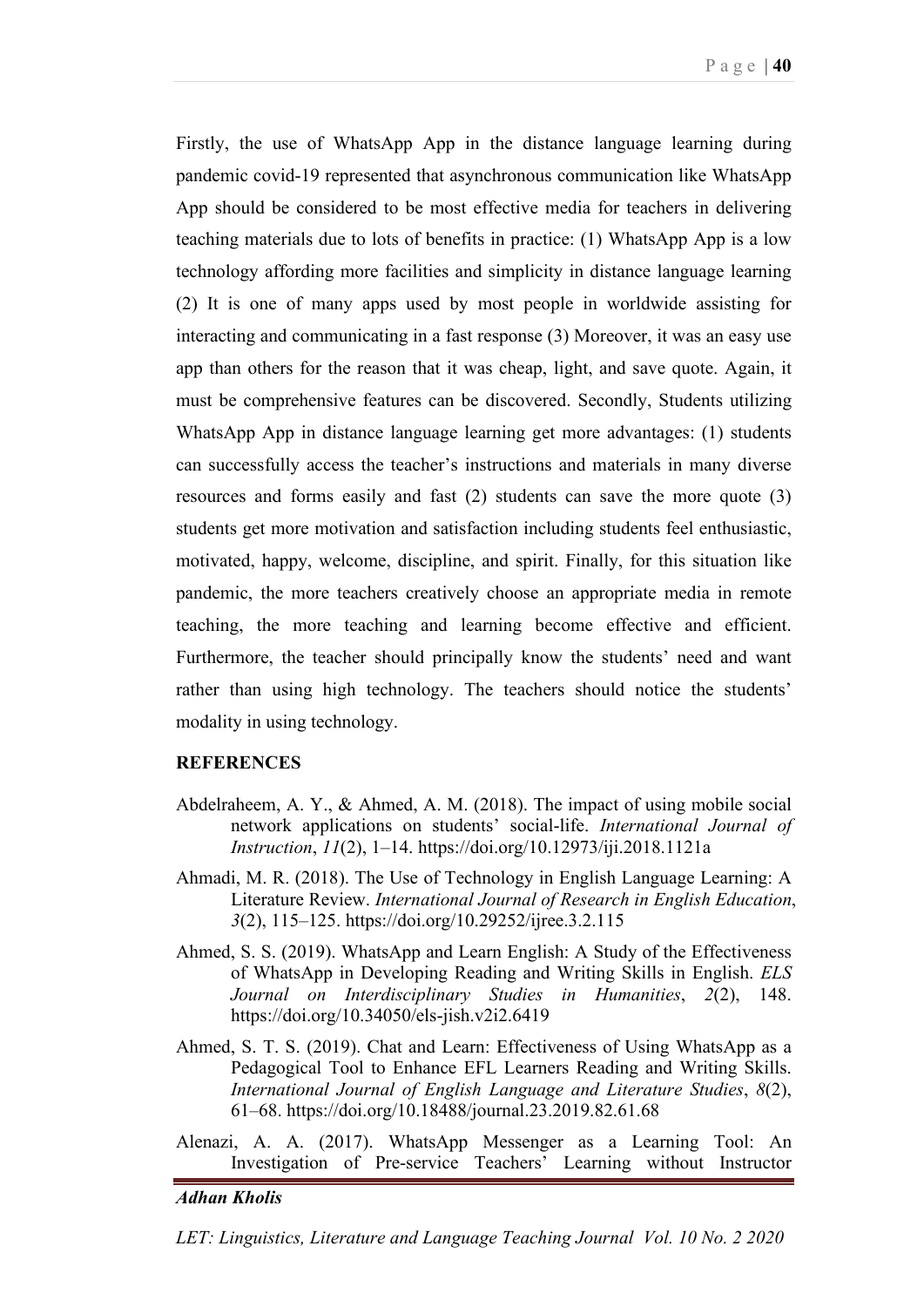Presence. *Journal of Education and Training Studies*, *6*(1), 1. https://doi.org/10.11114/jets.v6i1.2684

- Boholano, H. (2017). Smart social networking: 21st Century teaching and learning skills. *Research in Pedagogy*, *7*(2), 21–29. https://doi.org/10.17810/2015.45
- deNoyelles, A., Zydney, J. M., & Chen, B. (2014). Strategies for Creating a Community of Inquiry through Online Asynchronous Discussions. *MERLOT Journal of Online Learning and Teaching*, *10*(1), 13.
- Dewi, S. R. (2019). Utilizing Whatsapp Application for Teaching Integrated English (A Case Study at University of Technology Yogyakarta). *REFLEKSI EDUKATIKA*, *9*(2), 8.
- Embi, M. A. (2016). *Students' Perception on The Use of Whatsapp As A Learning Tool in Esl Classroom*. *4*, 9.
- Fattah, S. (2015). The Effectiveness of Using WhatsApp Messenger as One of Mobile Learning Techniques to Develop Students' Writing Skills. *Journal of Education and Practice*, *6*(32), 13.
- Gasaymeh, A.-M. M. (2017). *University Students' use of Whatsapp and their Perceptions Regarding its Possible Integration into their Education*. *17*(1), 11.
- Ghanizadeh, A., Razavi, A., & Jahedizadeh, S. (2015). Technology-Enhanced Language Learning (TELL): A Review of Resourses and Upshots. *International Letters of Chemistry, Physics and Astronomy*, *54*, 73–87. https://doi.org/10.18052/www.scipress.com/ILCPA.54.73
- Hassan Taj, I., Ali, F., Aslam Sipra, M., & Ahmad, W. (2017). Effect of Technology Enhanced Language Learning on Vocabulary Acquisition of EFL Learners. *International Journal of Applied Linguistics and English Literature*, *6*(3), 262. https://doi.org/10.7575/aiac.ijalel.v.6n.3p.262
- Huang, R. A., Liu, D. J., Tlili, A., Yang, J. F., & Wang, H. H. (2020). *Handbook on Facilitating Flexible Learning during Educational Disruption: The Chinese Experience in Maintaining Undistrupted Learning in Covid-19 Outbreak* (p. 54). Smart Learning Institute of Beijing Normal University.
- Huang, R., Spector, J. M., & Yang, J. (2019). *Educational Technology: A Primer for the 21st Century*. Springer Singapore. https://doi.org/10.1007/978-981- 13-6643-7
- Khodaparast, F., & Ghafournia, N. (2015). The Effect of Asynchronous/Synchronous Approaches on English Vocabulary Achievement: A Study of Iranian EFL Learners. *English Language Teaching*, *8*(4), p117. https://doi.org/10.5539/elt.v8n4p117
- Ko, S. S., & Rossen, S. (2010). *Teaching online: A practical guide* (3rd ed). Routledge.
- Kumar, N., & Sharma, S. (2017). Survey Analysis on the usage and Impact of Whatsapp Messenger. *Global Journal of Enterprise Information System*, *8*(3), 52. https://doi.org/10.18311/gjeis/2016/15741

#### *Adhan Kholis*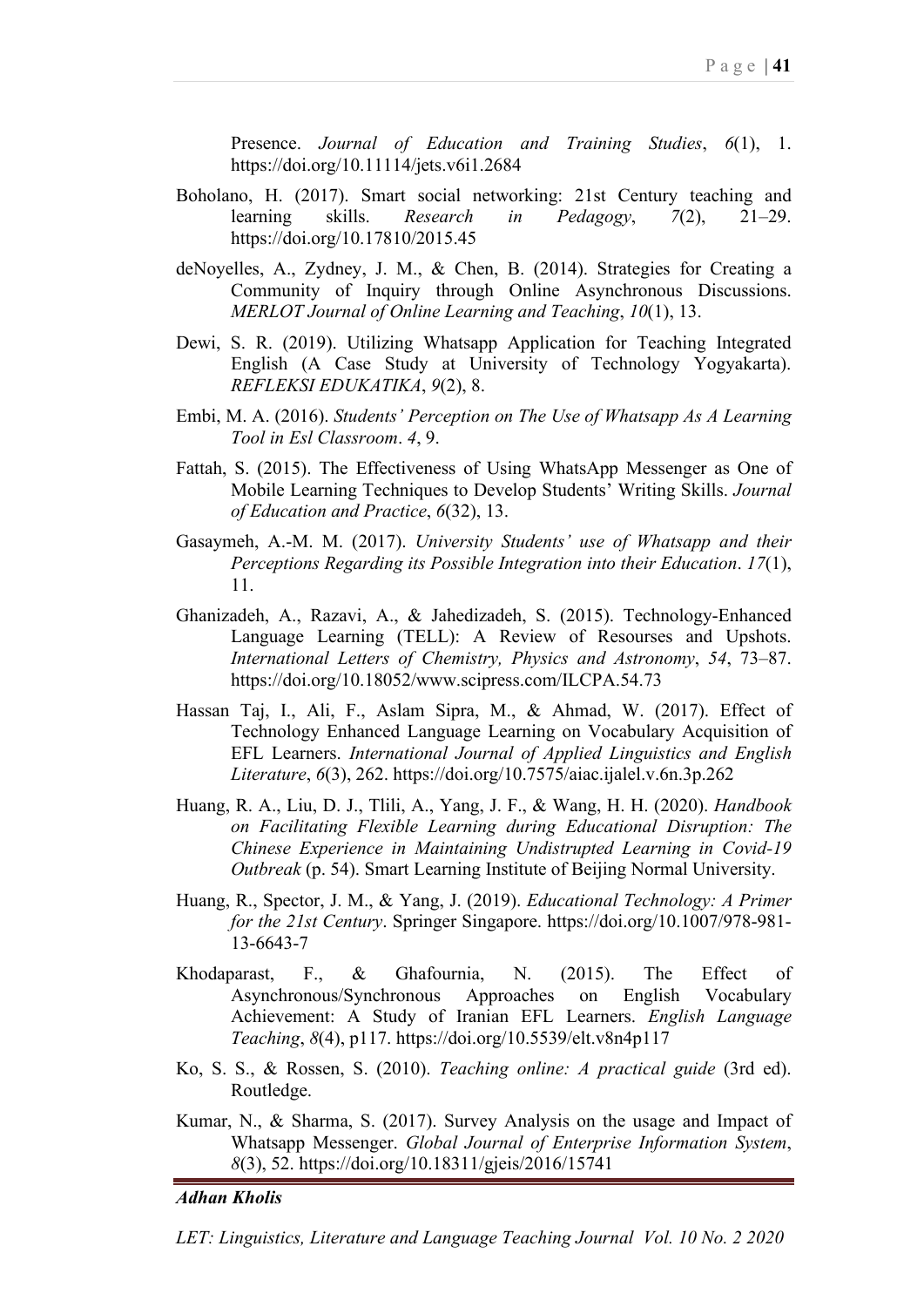- Larsen-Freeman, D., & Anderson, M. (2011). *Techniques and principles in language teaching* (3rd ed). Oxford University Press.
- Linda, L., & Ri'aeni, I. (2018). Whatsapp Messenger as a Mobile Media to Learn Writing for EFL Students. *JIKE : Jurnal Ilmu Komunikasi Efek*, *1*(2), 156– 165. https://doi.org/10.32534/jike.v1i2.156
- Lotfi, A. R., & Pozveh, S. M. H. H. (2019). The Effect of Synchronous and Asynchronous Language Learning: A Study of Iranian EFL Intermediate Students' Vocabulary Learning. *Theory and Practice in Language Studies*, *9*(12), 1585. https://doi.org/10.17507/tpls.0912.16
- Manan, N. A. (2017). Whatsapp Mobile Tool In Second Language Learning. *Indonesian EFL Journal*, *3*(1), 87. https://doi.org/10.25134/ieflj.v3i1.657
- Mardiana, H. (2020). Lecturers' Attitudes towards Online Teaching in the Learning Process. *Register Journal*, *13*(1), 77–98. https://doi.org/10.18326/rgt.v13i1.77-98
- Ma'ruf, Z., Fadilah, N., & Basofi, P. (2019). English Students' Perceptions of Using WhatsApp in Paragraph Writing Class. *International Journal Of Scientific & Technology Research*, *8*(10), 6.
- Memić-Fišić, I., & Bijedić, N. (2017). Teaching materials for ESL distance learning. *ExELL*, *5*(1), 40–54. https://doi.org/10.2478/exell-2018-0003
- Mofareh, A. (2019). The Use of Technology in English Language Teaching. *Frontiers in Education Technology*, *2*(3), p168. https://doi.org/10.22158/fet.v2n3p168
- Mufanti, R., & Susilo, A. (2016). Establishing a WhatsApp Conversation: One of Innovations in English Language Teaching. *Creativity and Innovation in Language Materials Development and Language Teaching Methodology in Asia and Beyond*, 790–796.
- Murphy, E., Rodríguez-Manzanares, M. A., & Barbour, M. (2011). Asynchronous and synchronous online teaching: Perspectives of Canadian high school distance education teachers: Asynchronous and synchronous. *British Journal of Educational Technology*, *42*(4), 583–591. https://doi.org/10.1111/j.1467-8535.2010.01112.x
- Nurazizah, H., Friatin, L. Y., & Sugiarto, B. R. (2019). Whatsapp Voice Note in Speaking Class. *Journal of English Education and Teaching*, *3*(3), 343– 360. https://doi.org/10.33369/jeet.3.3.343-360
- Perveen, A. (2016). Synchronous and Asynchronous E-Language Learning: A Case Study of Virtual University of Pakistan. *Open Praxis*, *8*(1), 21–39. https://doi.org/10.5944/openpraxis.8.1.212
- Ra, S., Shrestha, U., Khatiwada, S., Yoon, S. W., & Kwon, K. (2019). The rise of technology and impact on skills. *International Journal of Training Research*, *17*(sup1), 26–40. https://doi.org/10.1080/14480220.2019.1629727
- Robles, H., Guerrero, J., LLinas, H., & Montero, P. (2019). Online Teacher-Students Interactions Using WhatsApp in a Law Course. *Journal of*

#### *Adhan Kholis*